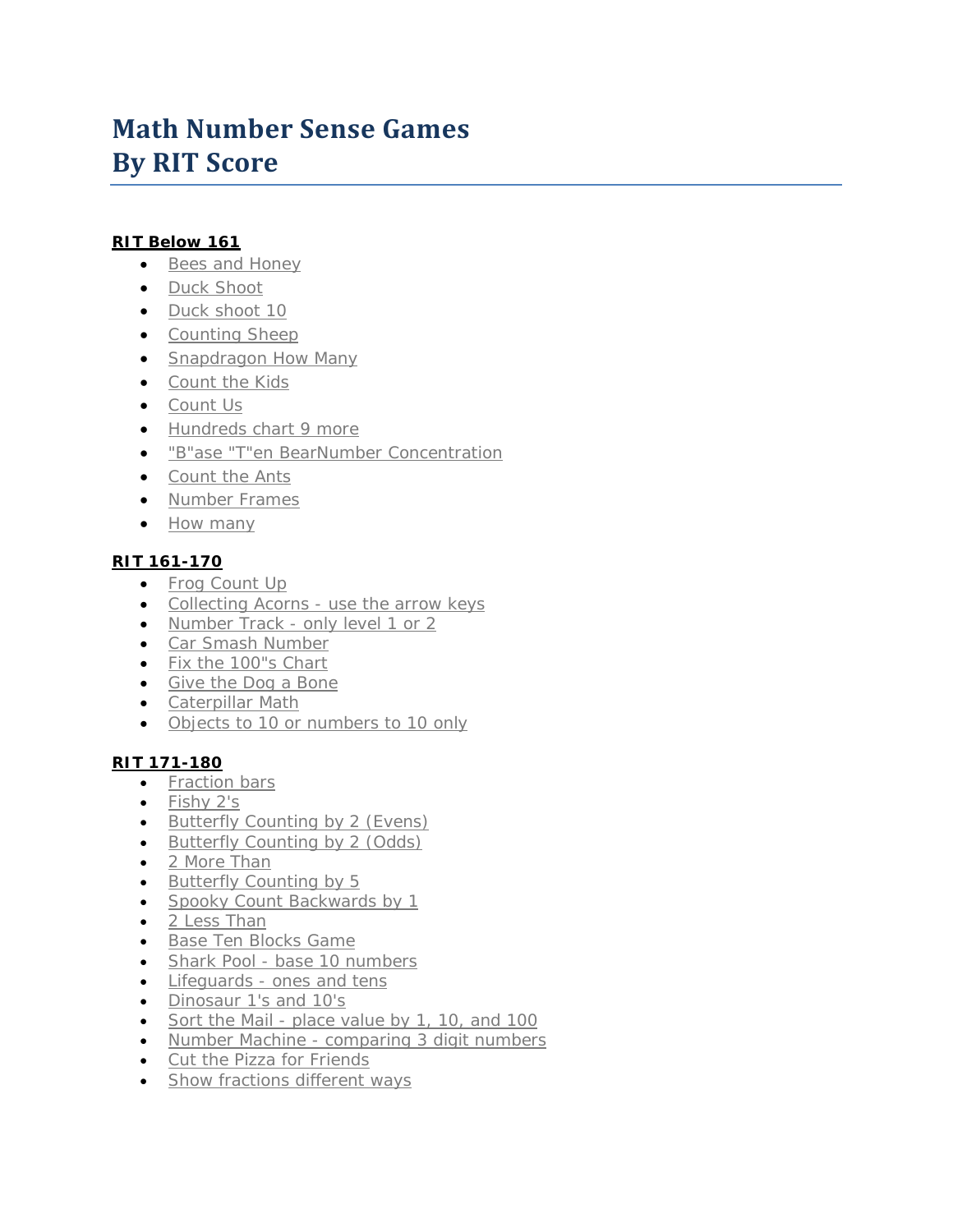## **RIT 181-190**

- [Butterfly Counting by 3](http://www.ictgames.com/fairyfog3s_v2.html)
- [Count by 3's](http://www.aaamath.com/B/g3_25dx2.htm#section2)
- Count [by 4's](http://www.aaamath.com/B/g3_25ex2.htm#section2)
- '[3 Digit Place Value](http://www.aaamath.com/B/plc21ax2.htm#section2)
- Dragon's [eggs \(odd and even\)](http://www.ictgames.com/dragonmap.html)
- [Butterfly counting \(Random 1,2,3,5,10,100\)](http://www.ictgames.com/fairyfog_random.html)
- Ordering Numbers [pick \(numbers to 100\)](http://www.wmnet.org.uk/wmnet/custom/files_uploaded/uploaded_resources/851/Higher&Lower-Reveal&Orderv4.swf)
- Guess the Number  $#1$
- [Guess the number -](http://www.crickweb.co.uk/assets/resources/flash.php?&file=number%20guess2) pick (level 1)
- Olympics [pick \(order whole numbers up to 50, 100, or 1000\)](http://www.mathsonline.co.uk/nonmembers/gamesroom/awards/awardc.html)
- Olympics [pick \(cycling or swimming\)](http://www.mathsonline.co.uk/nonmembers/gamesroom/awards/awardc.html)
- Golf [Place Value to Thousands](http://www.toonuniversity.com/flash.asp?err=496&engine=5)
- Tank [Place Value to Hundred Thousands](http://www.toonuniversity.com/flash.asp?err=503&engine=15)
- Place Value [put the numbers together](http://www.wmnet.org.uk/wmnet/custom/files_uploaded/uploaded_resources/853/PlaceValueChartv4.swf)
- Teachers Toolkit [Place Value Calculator](http://www.crickweb.co.uk/assets/resources/flash.php?&file=Toolkit%20index2a)
- [Rounding to nearest 10](http://www.aaamath.com/est27a-rounding.html#section2)\[Rounding to nearest 100](http://www.aaamath.com/est32-round100.html#section2)
- Rounding [deliver the mail](http://www.wmnet.org.uk/wmnet/custom/files_uploaded/uploaded_resources/853/Postsortingv3.swf)
- [Odd or Even](http://www.crickweb.co.uk/assets/resources/flash.php?&file=npmenu)
- [Number Balance](http://illuminations.nctm.org/ActivityDetail.aspx?id=26)
- [Visualizing fractions](http://nlvm.usu.edu/en/nav/frames_asid_103_g_1_t_1.html)
- [Fractions tenths](http://www.aaamath.com/B/fra35cx2.htm#section2)
- [Fractions eights](http://www.aaamath.com/B/fra35bx2.htm#section2)
- [Fractions fourths](http://www.aaamath.com/B/fra35ax2.htm#section2)
- [Fraction matching game](http://www.teachingandlearningresources.co.uk/matchfractions.shtml)
- [Fraction concentration](http://illuminations.nctm.org/ActivityDetail.aspx?ID=73)

#### **RIT 181-190**

- [Compare place value -pick level 1, 2, or 3](http://www.toonuniversity.com/flash.asp?err=496&engine=5)\
- [Compare Numbers -](http://www.crickweb.co.uk/assets/resources/flash.php?&file=ncmenu) pick 100 or 1000
- [Glowla's estimation contraption](http://pbskids.org/cyberchase/games/ballparkestimation/ballparkestimation.html)
- [Estimator Quiz -](http://www.shodor.org/interactivate/activities/EstimatorQuiz/?version=1.5.0_07&browser=safari&vendor=Apple_Computer,_Inc.) pick add
- [Guess the number -](http://www.crickweb.co.uk/assets/resources/flash.php?&file=number%20guess2) pick level 3
- [Comparing decimals -](http://www.bbc.co.uk/skillswise/numbers/fractiondecimalpercentage/decimals/introductiontodecimals/flash2.shtml) pick level c
- Olympics [pick up to 1000 or 10000](http://www.mathsonline.co.uk/nonmembers/gamesroom/awards/awardc.html)
- [Place value playoff](http://www.quia.com/mc/279741.html)
- [Place value charts -](http://www.wmnet.org.uk/wmnet/custom/files_uploaded/uploaded_resources/853/PlaceValueChartv4.swf) pick Th HTU
- [Place value 100 thousands](http://www.aaamath.com/B/plc31_x2.htm#section2)
- Place value 100 thousands  $#2$
- [Rounding to the nearest ten](http://www.aaamath.com/est27a-rounding.html#section2)
- [Rounding to the nearest hundred](http://www.aaamath.com/est32-round100.html#section2)
- [Melvin's make a match -](http://pbskids.org/cyberchase/games/equivalentfractions/index.html) fractions
- [Fraction fourths](http://www.aaamath.com/B/fra16_x2.htm#section2)
- [Visualizing fractions](http://nlvm.usu.edu/en/nav/frames_asid_103_g_1_t_1.html)
- [Naming fractions](http://nlvm.usu.edu/en/nav/frames_asid_104_g_1_t_1.html)
- [Fraction checker](http://www.bgfl.org/bgfl/custom/resources_ftp/client_ftp/ks2/maths/fractions/level3.htm)
- [Fraction matching](http://www.teachingandlearningresources.co.uk/matchfractions.shtml)
- [Flag Fractions](http://www.oswego.org/ocsd-web/games/fractionflags/fractionflags.html)